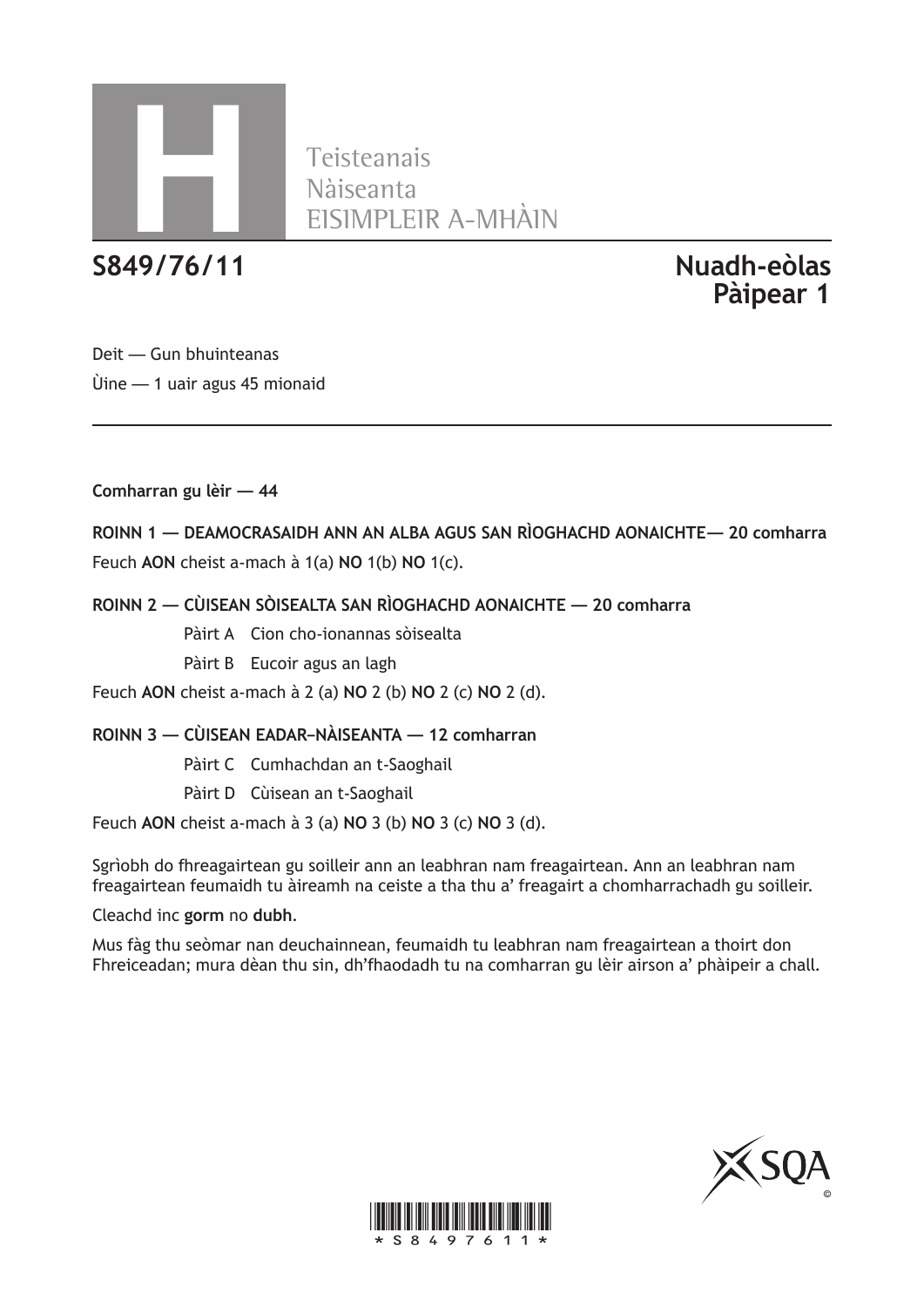## **ROINN 1 — DEAMOCRASAIDH ANN AN ALBA AGUS SAN RÌOGHACHD AONAICHTE — 20 comharra**

## Feuch **AON** cheist a-mach à 1(a) **NO** 1(b) **NO** 1(c)

#### **Ceist 1**

| (a)       | Dè an ìre gur e aois a bheir a' bhuaidh as motha air cleachdaidhean bhòtaidh?                         |    |
|-----------|-------------------------------------------------------------------------------------------------------|----|
|           | Is còir dhut innse mu Alba no An Rìoghachd Aonaichte no na dhà nad fhreagairt.                        | 20 |
| <b>NO</b> |                                                                                                       |    |
| (b)       | Dè an ìre gum bi fàgail an Aonaidh Eòrpaich math don Rìoghachd Aonaichte?                             |    |
|           | Is còir dhut innse mu Alba no An Rìoghachd Aonaichte no na dhà nad fhreagairt.                        | 20 |
| <b>NO</b> |                                                                                                       |    |
| (c)       | Dè an ìre gun urrainn do riochdairean pàrlamaideach srian a chumail air cumhachdan<br>an riaghaltais? |    |
|           | Is còir dhut innse mu Alba no An Rìoghachd Aonaichte no na dhà nad fhreagairt.                        | 20 |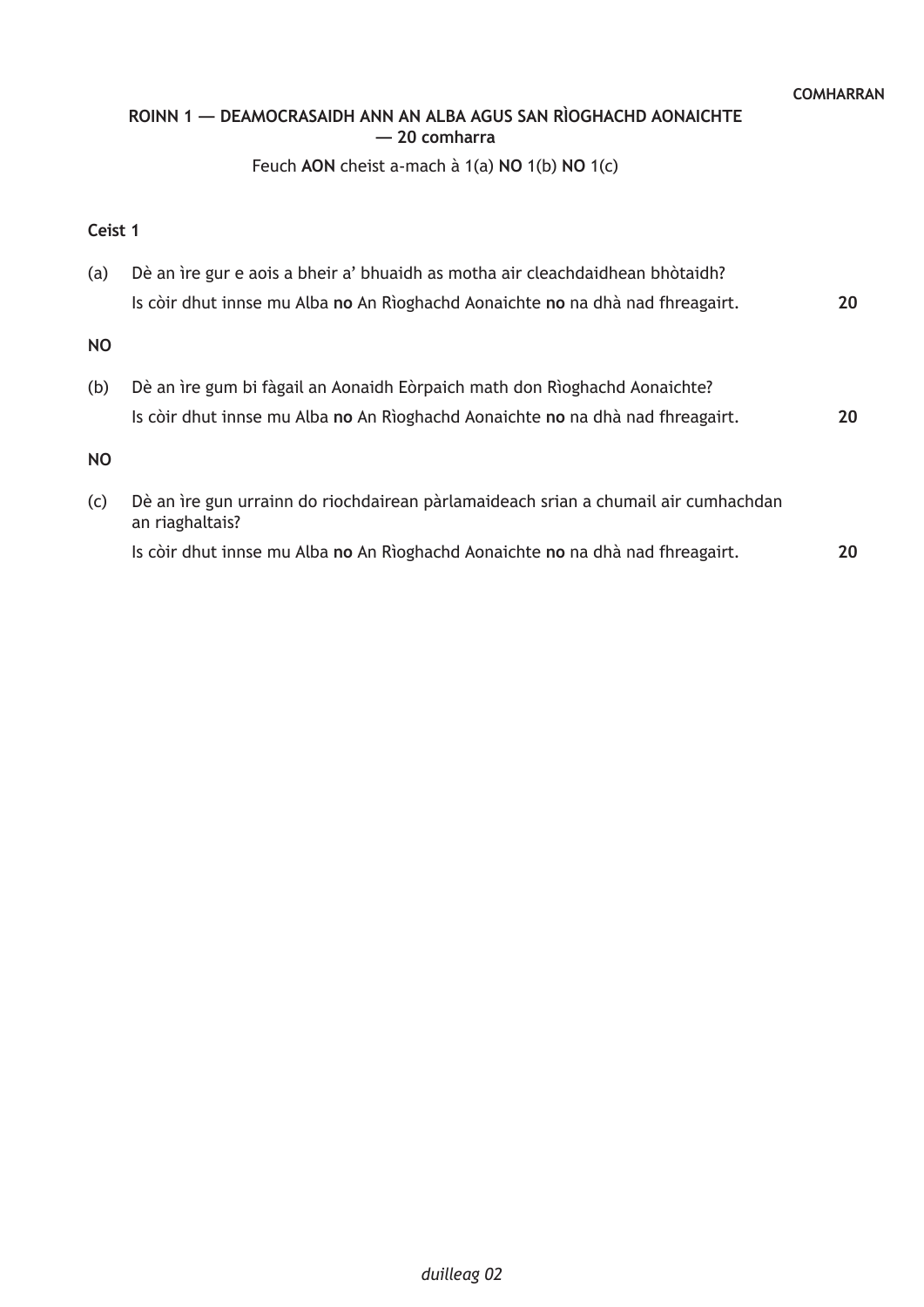# **ROINN 2 — CÙISEAN SÒISEALTA SAN RÌOGHACHD AONAICHTE — 20 comharra**

Feuch **AON** cheist a-mach à 2(a) **NO** 2(b) **NO** 2(c) **NO** 2(d)

## **Ceist 2**

## **Pàirt A: Cion cho-ionannas sòisealta**

Faodaidh do fhreagairt innse mu Alba **no** An Rìoghachd Aonaichte **no** na dhà.

| (a)                                                                       | Tha iomadh adhbhar ann airson cion cho-ionnanas teachd-a-steach agus beartais.<br>Beachdaich.   | 20 |  |  |
|---------------------------------------------------------------------------|-------------------------------------------------------------------------------------------------|----|--|--|
| <b>NO</b>                                                                 |                                                                                                 |    |  |  |
| (b)                                                                       | Chan eil oidhirpean riaghaltais air cion cho-ionnanas a lùghdachadh.<br>Beachdaich.             | 20 |  |  |
| <b>NO</b>                                                                 |                                                                                                 |    |  |  |
| Pàirt B: Eucoir agus an lagh                                              |                                                                                                 |    |  |  |
| Faodaidh do fhreagairt innse mu Alba no An Rìoghachd Aonaichte no na dhà. |                                                                                                 |    |  |  |
| (c)                                                                       | Tha iomadh adhbhar ann airson eucoir.<br>Beachdaich.                                            | 20 |  |  |
| <b>NO</b>                                                                 |                                                                                                 |    |  |  |
| (d)                                                                       | Chan eil peanasan taobh a-muigh prìosain air a bhith soirbheachail gus dèiligeadh ri<br>eucoir. |    |  |  |

Beachdaich.

**20**

**[Tionndaidh an duilleag**